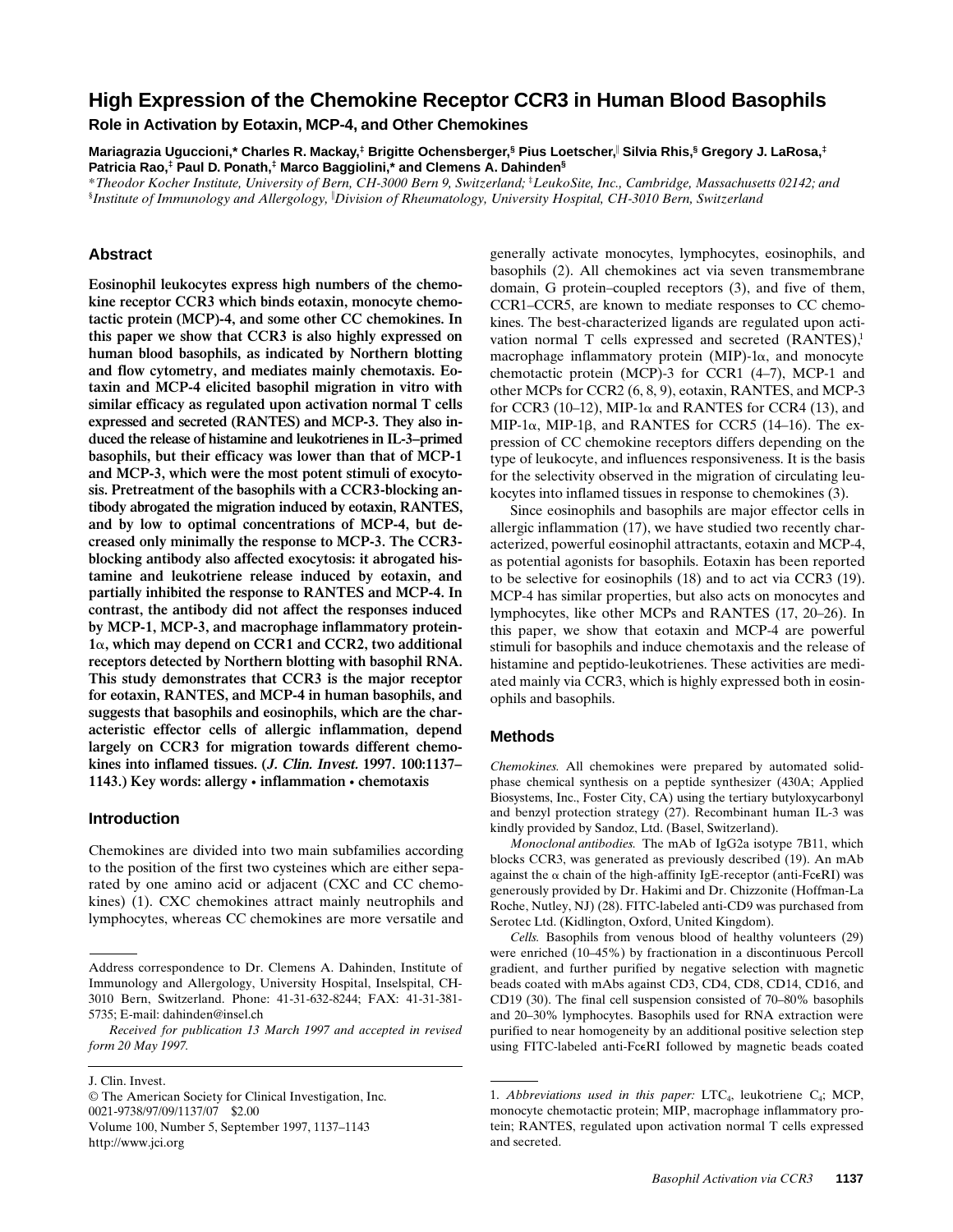with anti-FITC. Eosinophils  $(> 98\%$  pure) and IL-2–expanded T lymphocytes were obtained as described previously (25, 31).

*Flow cytometry.* Mixtures of basophils and mononuclear cells and of neutrophils and eosinophils were obtained by Percoll gradient centrifugation without negative selection. The cells suspended in PBS supplemented with 10% FCS and 1 mM EDTA were incubated with anti-CCR3 or isotype-matched control mAb for 30 min on ice and then treated with PE-conjugated goat anti–mouse Fab (Southern Biotechnology Associates, Inc., Birmingham, AL). Two-color staining was performed with FITC-labeled anti-FceRI for basophils, and with FITC-labeled anti-CD9 for eosinophils. After fixation, the cells were analyzed by flow cytometry (FACScan®, Becton Dickinson, Mountain View, CA). For estimation of anti-CCR3 binding sites, 100  $\mu$ l heparinized blood diluted with 100  $\mu$ l PBS containing 0.1% azide was incubated at room temperature with 400 ng FITC-labeled anti-CCR3 and 500 ng biotin-coupled anti–human IgE (PharMingen, San Diego, CA). After washing, the cells were stained by addition of  $5 \mu$ l Streptavidin-Quantum red (Sigma Chemical Co., St. Louis, MO). Erythrocytes were lysed, and the leukocytes analyzed by flow cytometry. Fluorescence was calibrated with Quantum 26 beads (Flow Cytometry Standards Corp., San Juan, Puerto Rico). The mean equivalents of soluble fluorochrome–to-protein ratio for the FITC-labeled anti-CCR3 preparation was determined using Simply Cellular beads (Flow Cytometry Standards Corp.). The mean number of bound antibody molecules per cell was calculated from the median channel fluorescence of the stained cells (19).

*Histamine and leukotriene*  $C_4$  *(LTC<sub>4</sub>) release.* Basophils  $(1-3 \times 10^5)$ cells/ml) in 20 mM Hepes, pH 7.4, containing 125 mM NaCl, 5 mM KCl, 1 mM  $MgCl<sub>2</sub>$ , 1 mM  $CaCl<sub>2</sub>$ , 0.5 mM glucose, and 0.025% BSA were warmed to  $37^{\circ}$ C, exposed to IL-3 (10 ng/ml) or buffer for 5 min, and then challenged with a chemokine. The reaction was stopped on ice after 20 min, and histamine and  $LTC_4$  were measured in the supernatants (32). Histamine release was expressed as percentage of the total cellular content, and  $\mathrm{LTC}_4$  generation as nanograms per  $10^6$  basophils. All experiments were repeated at least three times with cells from different donors.

*In vitro chemotaxis.* In vitro chemotaxis was assessed in 48-well chambers (NeuroProbe, Cabin John, MD) using polyvinylpyrrolidone-free polycarbonate membranes with  $5-\mu m$  pores (Nucleopore; NeuroProbe) (21). RPMI 1640 supplemented with 20 mM Hepes, pH 7.4, containing 1% pasteurized plasma protein solution (Central Laboratory of the Swiss Red Cross) was used to dissolve the chemokines and to suspend the cells. After incubation for 60 min at  $37^{\circ}$ C in 5%  $CO<sub>2</sub>$ , the membrane was removed, washed with PBS on the upper side, fixed, and stained with May-Grunwald/Giemsa. All assays were done in triplicate, and the basophils migrated across the filter were counted in five randomly selected fields at a magnification of 1,000. Spontaneous migration was determined in the absence of chemoattractant. When indicated, anti-CCR3 (5 or 10  $\mu$ g/ml) was added to the cells 10 min before loading into chemotaxis chambers.

*Northern blot analysis.* Total leukocyte RNA was extracted by the RNAzol B method (Tel-Test, Inc., Friendswood, TX). Samples of 1–5  $\mu$ g RNA were fractionated on 0.8% denaturing agarose-formaldehyde gels (33), vacuum-transferred onto Nytran membranes, and immobilized. A 1.3-kbp BamH1 fragment of CCR3 (12), a 360-bp PCR fragment corresponding to an internal region in CCR1 (4, 5), and a 478 bp BstI/ClaI fragment of CCR2 (8) were labeled with  $\lceil \alpha^{-32}P \rceil dATP$ using a random primer labeling kit (Boehringer Mannheim, Mannheim, Germany) and used as a hybridization probe at  $2 \times 10^6$  cpm/ml in the presence of 50% formamide at  $42^{\circ}$ C for 24 h (33). The membrane was washed to a stringency of  $0.5 \times$  SSC,  $0.1\%$  SDS at 65°C, and exposed to screens that were then analyzed with a PhosphorImager (Molecular Dynamics, Sunnyvale, CA) using ImageQuant software. After each hybridization, the probe was removed by washing in 50% formamide,  $0.1 \times$  SSC,  $0.1\%$  SDS, at 60°C for 30 min.

*Transfected cells and binding studies.* Murine pre-B lymphoma cell lines stably expressing the chemokine receptors CCR3 and CCR2b were established as described previously (12, 34). For competition binding studies, the CCR3 transfectants were treated overnight with 2 mM sodium butyrate before harvesting by centrifugation. The cells ( $5 \times$ 105 ) were incubated at room temperature for 90 min with 0.1 nM  $125$ I-labeled eotaxin or MCP-1 in 100  $\mu$ l binding buffer (50 mM Hepes, pH 7.2, 1 mM CaCl<sub>2</sub>, 5 mM MgCl<sub>2</sub>, 0.5% BSA, and 0.02% sodium azide), in the presence of increasing concentrations of unlabeled chemokines. Bound and free tracer were separated by filtration using 96-well GF/B Unifilter plates (Packard, Meriden, CT) presoaked in 0.3% polyethylenimine. The filters were washed at  $4^{\circ}$ C with 300 µl binding buffer supplemented with 0.5 M NaCl to reduce nonspecific binding. All assays were done in duplicate.  $IC_{50}$  values (concentrations at which binding of the iodinated chemokine was inhibited by 50%) were calculated by a three-parameter logistic curve fit using KaleidaGraph software (Synergy Software, Inc., Reading, PA).

## **Results**

*Histamine and leukotriene release.* In former studies, we have shown that priming with IL-3, IL-5, and other growth factors enhances basophil responsiveness to stimuli of release and is required for agonist-dependent production of leukotrienes (35, 36). In Fig. 1, the effects of eotaxin and MCP-4 are compared with those of MCP-1 and MCP-3, the most potent stimuli of basophil mediator release. Significant histamine release was obtained with all four chemokines in unprimed cells, and priming with IL-3 resulted in a marked enhancement. Eotaxin elicited the weakest response, followed by MCP-4, which was about half as effective as MCP-1 and MCP-3. This order of efficacy was consistent in primed and unprimed cells from seven different donors, despite the well-known individual variability of the release response (29, 36). All four chemokines also induced the release of  $LTC<sub>4</sub>$  after priming with IL-3 in the same order of efficacy. By comparison with the responses to MCP-1 and MCP-3, the effects of eotaxin and MCP-4 were weak to moderate. They were concentration dependent, and a maximum was reached between 30 and 300 nM (Fig. 1).

*Chemotaxis.* Eotaxin and MCP-4 were potent and effective chemoattractants for basophils. The concentration dependence was typically bimodal, with maximum migration at 10 nM (Fig. 2). The efficacy of eotaxin and MCP-4 as expressed by the number of migrating cells at optimal concentration was similar to that of MCP-3 and considerably higher than that of MCP-1. It was shown previously that MCP-1 is a weak chemoattractant for basophils despite its high efficacy as stimulus for release (17). The chemotactic activity of eotaxin and MCP-4 obtained for basophils is similar to that formerly reported for eosinophils (21).

*Role of CCR3 in the basophil response to chemokines.* Several independent studies have shown that eotaxin is a potent and apparently selective ligand for the chemokine receptor CCR3 (10–12). The role of this receptor in basophils was assessed with a blocking antibody (19). As illustrated in Fig. 3, anti-CCR3 abrogated histamine release induced by eotaxin, and decreased the effect of RANTES and, to a lesser extent, of MCP-2, MCP-3, and MCP-4. However, no effect was observed on the release induced by MCP-1, MIP-1 $\alpha$ , and IL-8. The same pattern of antibody-dependent inhibition was observed for the generation of  $LTC<sub>4</sub>$  (data not shown). Anti-CCR3 was more effective as inhibitor of chemotaxis. As shown in Fig. 4, migration toward eotaxin and RANTES was virtually abolished. The response to MCP-4 was also markedly inhibited, but the effect decreased with increasing chemokine concentration: inhibition was almost complete at 3 and 10 nM but only marginal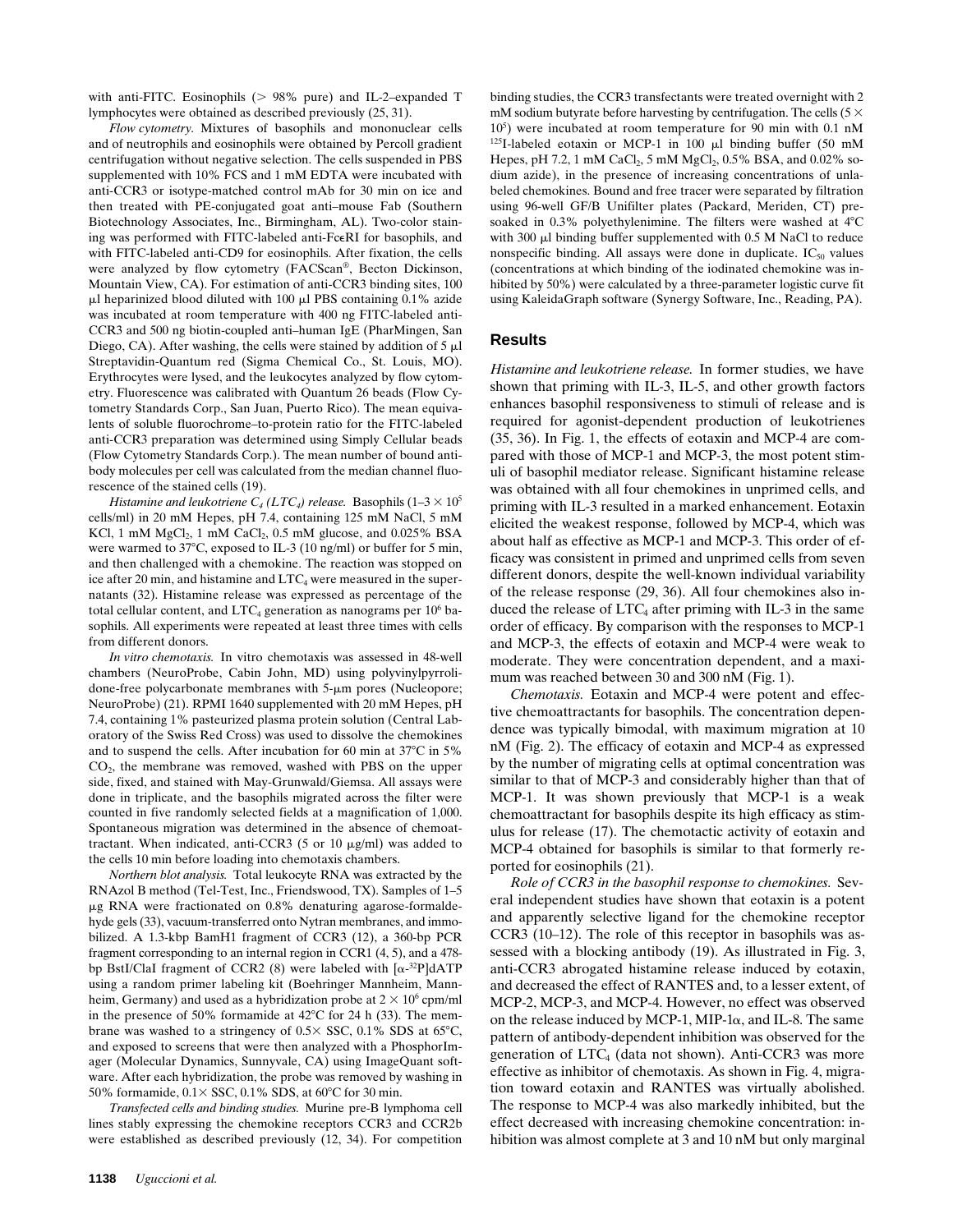

*Figure 1.* Basophil mediator release. (*Left*) Chemokine-induced release of histamine (percentage of total cellular content) and generation of  $\mathrm{LTC}_4$  (ng/10<sup>6</sup> basophils) with or without pretreatment with 10 ng/ml IL-3 for 5 min (primed/unprimed cells). All chemokines were used at 100 nM. Three experiments with cells from different donors are shown in different shadings (means of duplicates). (*Right*) Concentration dependence of chemokine effects on IL-3–primed basophils. Mean values of three experiments with cells from different donors.

at 100 nM. Anti-CCR3, by contrast, affected only minimally the migration induced by MCP-3.

Additional information on the receptors that mediate  $LTC_4$  release was obtained by testing the ability of different chemokines to desensitize the basophils toward MCP-1 or eotaxin, which can be regarded as selective ligands for CCR2 and CCR3, respectively. As shown in Table I, the response to MCP-1 was blocked by pretreatment with MCP-1, MCP-2, and MCP-3, in agreement with former studies (37), and also by pretreatment with MCP-4 but not with eotaxin, RANTES, or  $MIP-1\alpha$ . The response to eotaxin was abrogated by pretreatment with all chemokines except MCP-1 and MIP-1 $\alpha$ . This result is in agreement with the observation that anti-CCR3 did not modify the action of MCP-1 and MIP-1a, but decreased the release induced by eotaxin, MCP-3, MCP-4, and RANTES.



*Figure 2.* Basophil chemotaxis. In vitro migration (cells per five high-power fields) in response to eotaxin  $(\Box)$ and MCP-4  $(\blacksquare)$ . Migration in response to maximally effective concentrations of MCP-1 $(O)$ and MCP-3  $(\triangle)$  are shown for comparison. Mean values±SEM of three experiments performed with cells from different donors.



*Figure 3.* Effect of CCR3-blocking antibody on histamine release. IL-3–primed basophils were left untreated (*light columns*) or exposed to 5 mg/ml anti-CCR3 for 10 min (*black columns*) and then stimulated with a chemokine (100 nM). The response was stopped after 20 min, and histamine was measured in the supernatants. Two experiments performed with cells from different donors are shown.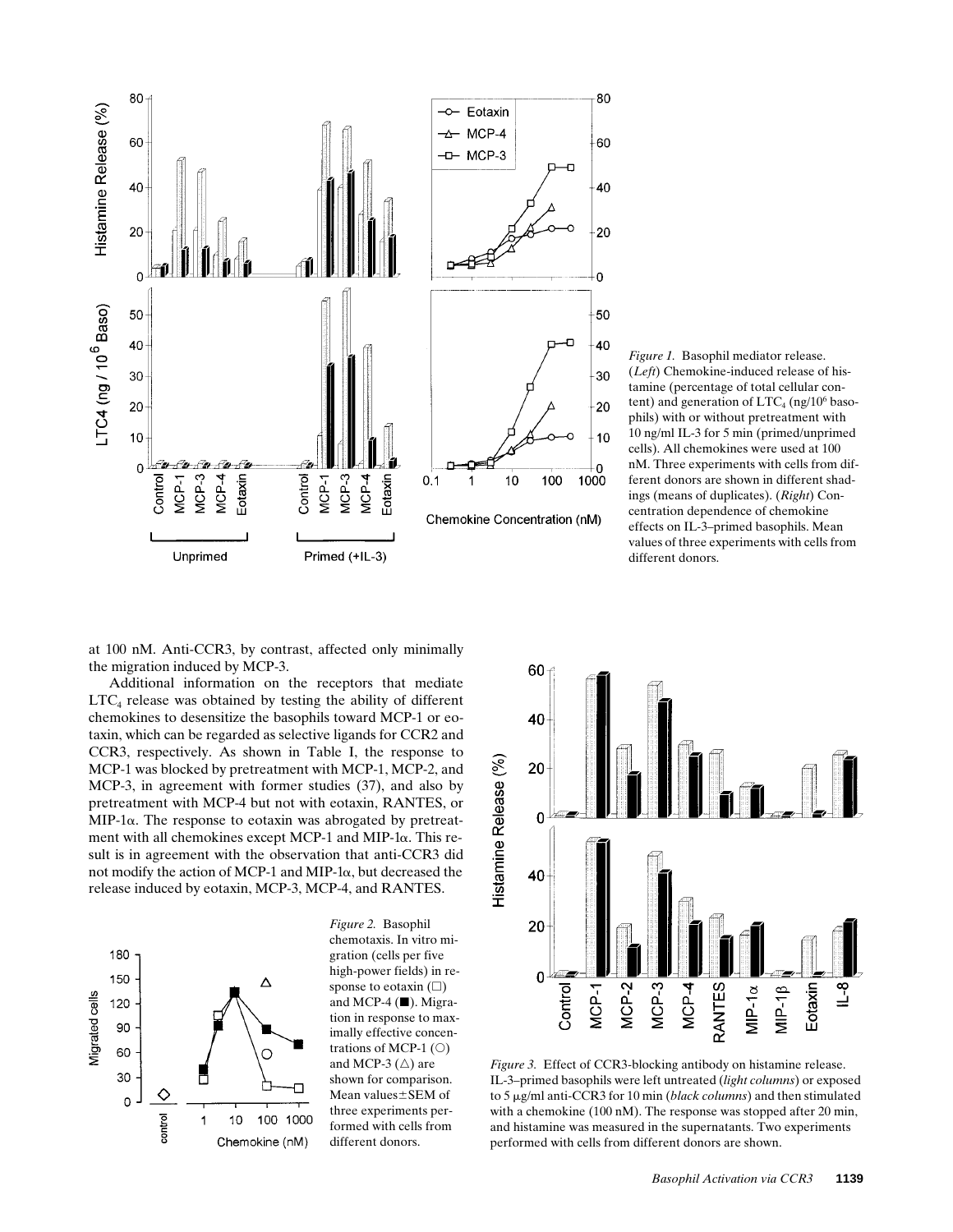

*Figure 4.* Effect of CCR3-blocking antibody on basophil chemotaxis. In vitro migration (cells per five high-power fields) was assessed in the absence (*open symbols*) or presence (*closed symbols*) of 5  $\mu$ g/ml anti-CCR3. Mean values $\pm$ SEM of three experiments performed with cells from different donors. The SEM is not visible if smaller than the symbols.

*Expression of CC chemokine receptors on basophils.* Our functional data strongly suggest that CCR3 is expressed on basophils. Using anti-CCR3 and two marker antibodies, anti-FceRI to differentiate basophils from other leukocytes, and anti-CD9 to differentiate eosinophils from neutrophils, the occurrence of CCR3 was assessed by flow cytometry. As shown in Fig. 5 A, all FceRI-positive cells, which correspond to the basophils, stained strongly with anti-CCR3. The same was observed for CD9-positive cells, the eosinophils, but not for the CD9-negative neutrophils. Analysis of the gated Fore RI-positive cells shows a unimodal anti-CCR3 staining pattern, suggesting that the CCR3 expression on basophils is uniform. Quantitative analysis of the FceRI-positive cells in the unfractionated blood of 30 individuals yielded an average of  $19,000\pm4,500$  CCR3

*Human Basophils*

| Preincubation | Desensitization of the response to: |         |  |  |
|---------------|-------------------------------------|---------|--|--|
|               | $MCP-1$                             | Eotaxin |  |  |
| $MCP-1$       | Yes                                 | No      |  |  |
| $MCP-2$       | Yes                                 | Yes     |  |  |
| $MCP-3$       | Yes                                 | Yes     |  |  |
| $MCP-4$       | Yes                                 | Yes     |  |  |
| Eotaxin       | N <sub>0</sub>                      | Yes     |  |  |
| <b>RANTES</b> | N <sub>0</sub>                      | Yes     |  |  |
| $MIP-1\alpha$ | No                                  | No      |  |  |

Basophils were incubated with different chemokines (100 nM) for 5 min, exposed to IL-3 (10 ng/ml), and subsequently stimulated with MCP-1 or eotaxin (100 nM).  $LTC_4$  generation was either not affected (No) or completely prevented (Yes).



*Figure 5.* CCR3 expression of basophils and eosinophils analyzed by flow cytometry. Two-color analysis of a mixture of mononuclear cells (*M*) and basophils (*B*), or a mixture of neutrophils (*N*) and eosinophils (*E*), is shown in *A* and *B*, respectively. The cells were incubated with anti-CCR3 mAb (*lower diagrams*) or isotype-matched control mAb (*upper diagrams*) followed by PE-goat anti–mouse Fab. The basophil-PBMC mixture was then stained with FITC-labeled anti-FceRI (*A*), and the neutrophil-eosinophil mixture with FITC–anti-CD9 (*B*), as specific markers for basophils and eosinophils, respectively. The log red (*PE*; *vertical axis*) versus the log green (*FITC*; *horizontal axis*) fluorescence diagrams are shown on the left. The log red (*PE*) fluorescence of the IgE-receptor–positive—gated basophils (*B*) and of *Table I. Desensitization of LTC Generation in* the CD9-positive–gated eosinophils (*E*) are shown on the right.

sites per basophil (mean±SEM). A similar CCR3 density was observed in eosinophils (Fig. 5). Using an mAb specific for CCR5, a receptor that binds RANTES, MIP-1 $\alpha$ , and MIP-1 $\beta$ and functions as an HIV coreceptor (38–40), no CCR5 expression was detectable on basophils (data not shown). This observation is consistent with the lack of activity of MIP-1 $\beta$  on these cells (Fig. 3).

CCR1, CCR2, and CCR3 expression was also determined in highly purified basophils, eosinophils, and IL-2–expanded T lymphocytes by Northern blotting. As shown in Fig. 6, abundant expression of mRNA for CCR3 was found in basophils and eosinophils. Basophils also expressed transcripts for CCR2 and low levels for CCR1, whereas IL-2–expanded lymphocytes were positive for CCR1 and CCR2 but negative for CCR3. Unstimulated blood lymphocytes, the minor contami-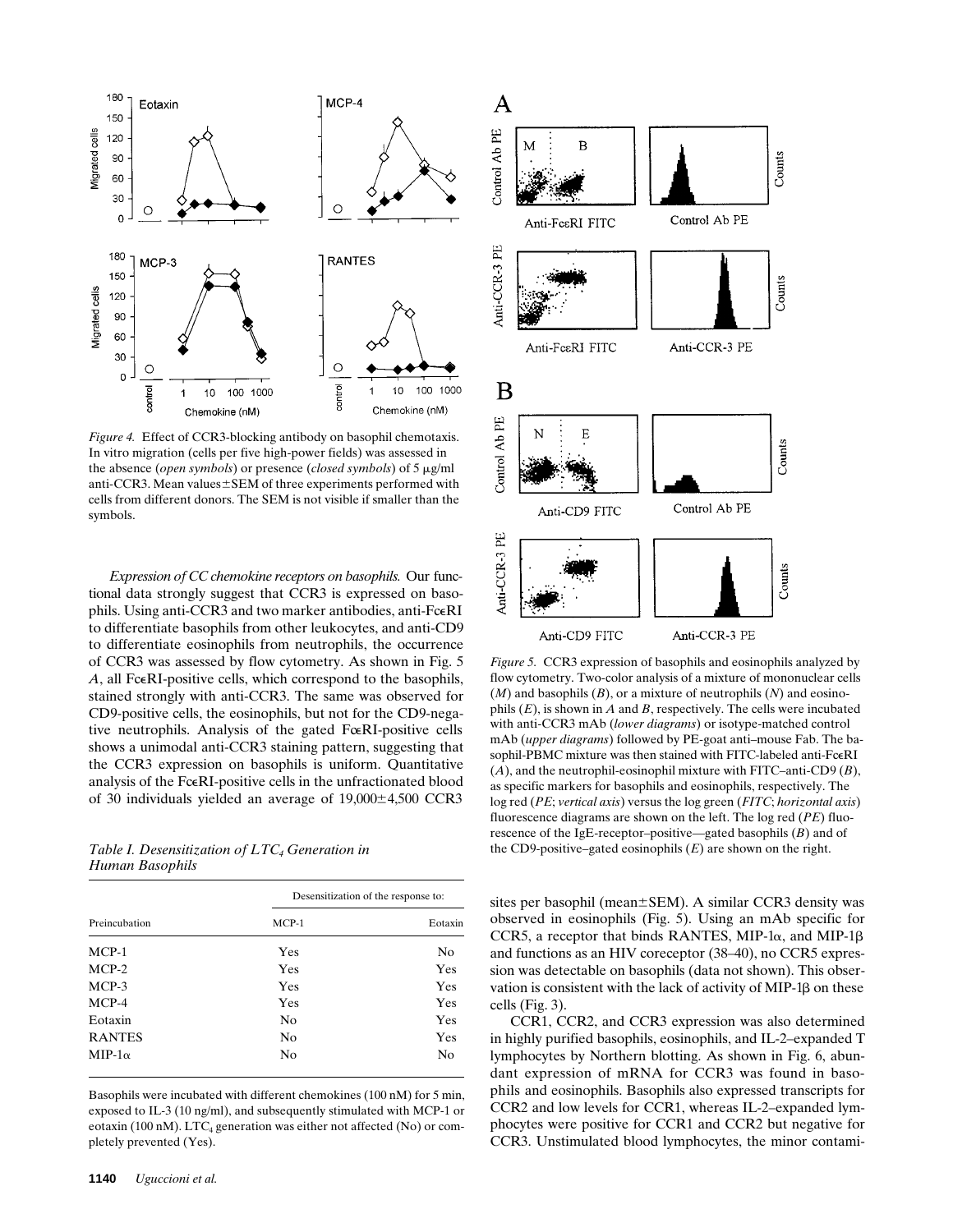

and IL-2–expanded T lymphocytes  $(5 \mu g, L)$ , was analyzed by Northern blotting. The blot was sequentially hybridized with 32P-labeled DNA probes for CCR1, CCR2, and CCR3. (*Bottom*) Ethidium bromide–stained RNA in the agarose gel.

nants of the basophil preparations, do not express detectable levels of mRNA for CCR1, CCR2, and CCR3, even if 10 times more RNA is used for blotting (25).

*Binding experiments.* Our results indicate that CCR3 and CCR2 are the major CC chemokine receptors on basophils, and suggest that CCR3 mainly mediates migration while CCR2 is involved primarily in histamine and LTC4 release. To assess the affinity of the chemokines for these receptors, competition binding assays were performed using cell lines stably expressing CCR3 or CCR2b, and eotaxin or MCP-1 as the respective labeled ligands. In agreement with former evidence (21, 26), competition for binding to CCR3 yielded equally high affinity for eotaxin and MCP-4, and 30–40-fold lower affinity for MCP-3 (Fig. 7 *A*). MCP-1, MCP-3, and MCP-4 readily competed for binding to CCR2, but the affinity of MCP-1 was  $\sim$  10-fold higher than that of MCP-3 and MCP-4. The Hill coefficient of the displacement curves was  $\sim$  1 for MCP-1, and 0.6–0.7 for MCP-3 and MCP-4, in agreement with the difference in slope (Fig. 7 *B*). IL-8 and MIP-1 $\alpha$  showed no binding to either of these receptors, as expected.

# **Discussion**

Our results show that human blood basophils express the eotaxin receptor CCR3 and strongly respond to eotaxin, MCP-4, and other chemokines known to attract eosinophils. Flow cytometry counts with FITC-labeled anti-CCR3 show that basophils (these data) and eosinophils (19) bear on average  $\sim$  20,000 copies of CCR3. The density of CCR3 thus appears to be considerably higher than that of other CC chemokine receptors on leukocytes (2). In addition to CCR3, basophils were found to express transcripts for CCR1 and CCR2 but not for CCR5.

Essential information about the functional role of CCR3 in basophils was obtained with the blocking antibody. Anti-CCR3 abrogated chemotaxis and mediator release in response to eotaxin, which thus appears to be selective for CCR3, as formerly shown for eosinophils (10–12, 18). The effect of the antibody indicates that CCR3 is the predominant receptor for basophil migration in response to RANTES and MCP-4 but not to MCP-3. The difference in receptor usage by MCP-3 and MCP-4 can be attributed to the affinities of these ligands to the relevant receptors. As shown by the binding experiments, MCP-4 has a 40-fold higher affinity for CCR3 than MCP-3. It is unclear which receptor may elicit chemotaxis in response to MCP-3. Based on the data obtained with the anti-CCR3 antibody, CCR3 can be excluded. CCR2 is also unlikely, because MCP-1, which is a selective ligand, is a weak basophil attractant (29), and CCR1 or CCR4 are not expected to play a major role, because basophil chemotaxis in response to RANTES, which is a main ligand for both receptors, was shown to depend mainly on CCR3. It may be speculated that MCP-3 acts via a yet unknown receptor or that it triggers a known one more efficiently than other chemokines.

In contrast to chemotaxis, mediator release was less sensitive to anti-CCR3, suggesting the involvement of other receptors. The notion that CCR3 may primarily mediate migration is in agreement with the observation that eotaxin is a much better stimulus of chemotaxis than histamine and leukotriene release. However, the partial antibody-dependent inhibition of histamine release induced by RANTES, MCP-2, MCP-3, and MCP-4 is a clear indication that CCR3 does contribute to the overall effects of CC chemokines acting via additional recep-



*Figure 7.* Binding studies with cells expressing CCR3 or CCR2b. (*A*) CCR3 transfectants were incubated with 0.1 nM 125I-labeled eotaxin in the presence or absence of increasing concentrations of unlabeled eotaxin  $(①)$ ,  $MCP-3$  ( $\blacksquare$ ), or MCP-4  $(A)$ . Unlabeled IL-8  $(\triangle)$  or MIP-1 $\alpha$  (O) were used at 400 nM. The calculated  $IC_{50}$  values (mean $\pm$  SEM) are  $2.5\pm0.4$  nM for eotaxin,  $2.0\pm0.4$  nM for MCP-4, and  $80.6 \pm 29$  nM for MCP-3. All three competition curves have Hill coefficients of  $\sim$  1. (*B*) CCR2b transfectants were incubated with 0.1 nM 125Ilabeled MCP-1 in the presence or absence of

increasing concentrations of unlabeled MCP-1  $(\bullet)$ , MCP-3  $(\blacksquare)$ , or MCP-4 ( $\blacktriangle$ ), or 400 nM unlabeled IL-8 ( $\triangle$ ) or MIP-1 $\alpha$  ( $\odot$ ). The calculated IC<sub>50</sub> values (mean $\pm$ SEM) are 0.20 $\pm$ 0.04 nM for MCP-1,  $2.2\pm0.5$  nM for MCP-3, and  $2.3\pm1.4$  nM for MCP-4. The Hill coefficient was  $\sim$  1 for MCP-1, and 0.6–0.7 for MCP-3 and MCP-4 displacement.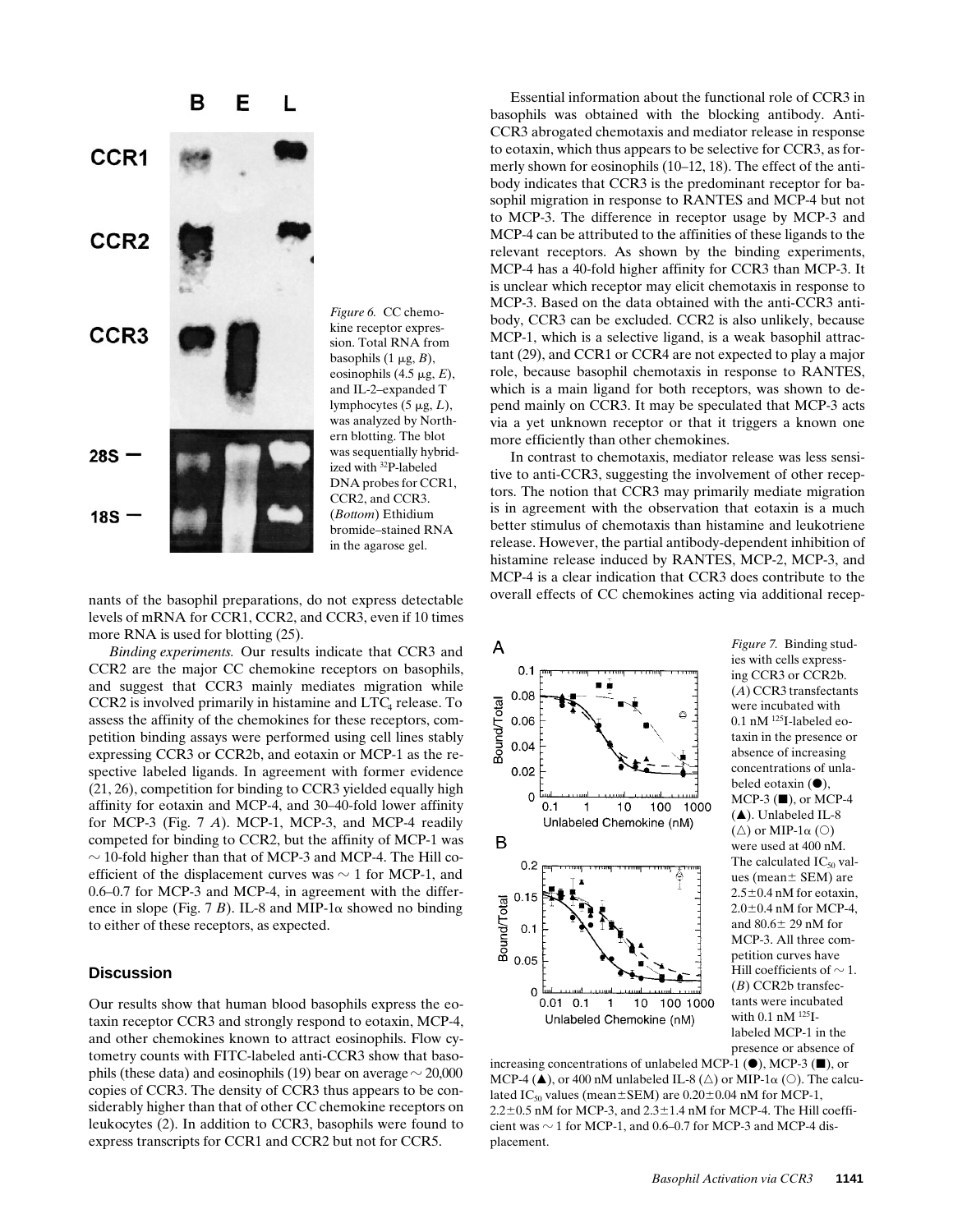*Table II. Summary of the CC Chemokine Receptors, Ligands, and Their Effects on Basophils and Eosinophils*

| Receptors (cells)                                                                  | Proposed main function           | Known ligands                       |                                     |                           |                    |               |
|------------------------------------------------------------------------------------|----------------------------------|-------------------------------------|-------------------------------------|---------------------------|--------------------|---------------|
| CCR1 (basophils, eosinophils)<br>CCR2 (basophils)<br>CCR3 (basophils, eosinophils) | Unknown<br>Release<br>Chemotaxis | <b>RANTES</b><br>$MCP-1$<br>Eotaxin | $MIP-1\alpha$<br>$MCP-2$<br>$MCP-2$ | MCP-3<br>MCP-3<br>$MCP-3$ | $MCP-4$<br>$MCP-4$ | <b>RANTES</b> |

tors. Based on the results presented, CCR3 is not involved in the release responses induced by MIP-1 $\alpha$  and MCP-1, which act most likely via CCR1 and CCR2, respectively. It has been shown that MCP-1 is a potent stimulus of exocytosis in basophils (29), and our results indicate that CCR2 is also involved in mediator release elicited by other MCPs. Basophils do not express detectable levels of CCR5 and, accordingly, do not respond to MIP-1 $\beta$ . However, they may express CCR4, although we were not able to detect transcripts for this receptor on Northern blots. The functional data argue a minor role for CCR4, because RANTES acts primarily via CCR3, and MIP- $1\alpha$  has only weak activity.

From this study, CCR3 emerges as the major receptor for the recruitment of basophils by three chemokines, eotaxin, MCP-4, and RANTES. It has been pointed out that CCR3 is essential for eosinophil migration and activation by several chemokines (19, 22), and it is now interesting to realize that the same applies to the basophil, the other characteristic effector cell of allergic inflammation. In addition to CCR3, which binds eotaxin, RANTES, MCP-2, MCP-3, and MCP-4 but not MCP-1, basophils and eosinophils express CCR1, a receptor for MIP-1 $\alpha$ , RANTES, and MCP-3. Basophils also express CCR2, the MCP-1 receptor, which is not found in eosinophils, and binds MCP-2, MCP-3, and MCP-4 as well. Although CCR1 may be expressed in eosinophils of certain individuals (3), the level of transcripts found in basophils is much higher. Today's view of receptor expression and ligand selectivities is presented in Table II, which expands concepts presented in a former review (17).

In light of its prominent role in eosinophil and basophil leukocytes, CCR3 is a promising target for the development of new antiallergic drugs to block selectively the accumulation of the two main effector cells of allergic inflammation. Basophils are the primary source of inflammatory mediators in latephase allergic reactions (17). As shown by more recent studies, however, these cells are also rich sources of IL-4 and IL-13 (41, 42). They may fulfill immunoregulatory functions by contributing to the local differentiation of T lymphocytes towards the Th-2 phenotype (43) and to the stimulation of IgE production by B lymphocytes (44). Blocking CCR3 may thus also be potentially useful for the treatment of immunopathological conditions that are locally driven by T-helper lymphocytes.

### **Acknowledgments**

We are grateful to Dr. Beatrice Dewald (Theodor Kocher Institute, University of Bern, Switzerland) for critical reading of the manuscript, and to Dr. Ian Clark-Lewis (Biomedical Research Center, University of British Columbia, Vancouver, Canada) for the supply of chemokines. Donor blood buffy coats were provided by the Swiss Central Laboratory Blood Transfusion Service, Swiss Red Cross.

This work was supported by Swiss National Science Foundation grants 31-41906.94 to C.A. Dahinden, and 31-39744.93 to M. Baggiolini.

#### **References**

1. Baggiolini, M., B. Dewald, and B. Moser. 1994. Interleukin-8 and related chemotactic cytokines–CXC and CC chemokines. *Adv. Immunol.* 55:97–179.

2. Baggiolini, M., B. Dewald, and B. Moser. 1997. Human chemokines: an update. *Annu. Rev. Immunol.* 15:675–705.

3. Murphy, P.M. 1996. Chemokine receptors: structure, function and role in microbial pathogenesis. *Cytokine Growth Factor Rev.* 7:47–64.

4. Neote, K., D. DiGregorio, J.Y. Mak, R. Horuk, and T.J. Schall. 1993. Molecular cloning, functional expression, and signaling characteristics of a CC chemokine receptor. *Cell.* 72:415–425.

5. Gao, J.-L., D.B. Kuhns, H.L. Tiffany, D. McDermott, X. Li, U. Francke, and P.M. Murphy. 1993. Structure and functional expression of the human macrophage inflammatory protein 1a/RANTES receptor. *J. Exp. Med.* 177:1421– 1427.

6. Combadiere, C., S.K. Ahuja, J. Van Damme, H.L. Tiffany, J.L. Gao, and P.M. Murphy. 1995. Monocyte chemoattractant protein-3 is a functional ligand for CC chemokine receptors 1 and 2B. *J. Biol. Chem.* 270:29671–29675.

7. Ben-Baruch, A., L.L. Xu, P.R. Young, K. Bengali, J.J. Oppenheim, and J.M. Wang. 1995. Monocyte chemotactic protein-3 (MCP3) interacts with multiple leukocyte receptors. C-C CKR1, a receptor for macrophage inflammatory protein-1a/Rantes, is also a functional receptor for MCP3. *J. Biol. Chem.* 270: 22123–22128.

8. Charo, I.F., S.J. Myers, A. Herman, C. Franci, A.J. Connolly, and S.R. Coughlin. 1994. Molecular cloning and functional expression of two monocyte chemoattractant protein 1 receptors reveals alternative splicing of the carboxylterminal tails. *Proc. Natl. Acad. Sci. USA.* 91:2752–2756.

9. Yamagami, S., H. Tanaka, and N. Endo. 1997. Monocyte chemoattractant protein-2 can exert its effects through the MCP-1 receptor (CC CKR2B). *FEBS (Fed. Eur. Biochem. Soc.) Lett.* 400:329–332.

10. Kitaura, M., T. Nakajima, T. Imai, S. Harada, C. Combadiere, H.L. Tiffany, P.M. Murphy, and O. Yoshie. 1996. Molecular cloning of human eotaxin, an eosinophil-selective CC chemokine, and identification of a specific eosinophil eotaxin receptor, CC chemokine receptor 3. *J. Biol. Chem.* 271:7725–7730.

11. Daugherty, B.L., S.J. Siciliano, J.A. DeMartino, L. Malkowitz, A. Sirotina, and M.S. Springer. 1996. Cloning, expression, and characterization of the human eosinophil eotaxin receptor. *J. Exp. Med.* 183:2349–2354.

12. Ponath, P.D., S.X. Qin, T.W. Post, J. Wang, L. Wu, N.P. Gerard, W. Newman, C. Gerard, and C.R. Mackay. 1996. Molecular cloning and characterization of a human eotaxin receptor expressed selectively on eosinophils. *J. Exp. Med.* 183:2437–2448.

13. Power, C.A., A. Meyer, K. Nemeth, K.B. Bacon, A.J. Hoogewerf, A.E.I. Proudfoot, and T.N.C. Wells. 1995. Molecular cloning and functional expression of a novel CC chemokine receptor cDNA from a human basophilic cell line. *J. Biol. Chem.* 270:19495–19500.

14. Samson, M., O. Labbe, C. Mollereau, G. Vassart, and M. Parmentier. 1996. Molecular cloning and functional expression of a new human CCchemokine receptor gene. *Biochemistry.* 35:3362–3367.

15. Raport, C.J., J. Gosling, V.L. Schweickart, P.W. Gray, and I.F. Charo. 1996. Molecular cloning and functional characterization of a novel human CC chemokine receptor (CCR5) for RANTES, MIP-1β, and MIP-1α. *J. Biol. Chem.* 271:17161–17166.

16. Combadiere, C., S.K. Ahuja, H.L. Tiffany, and P.M. Murphy. 1996. Cloning and functional expression of CC CKR5, a human monocyte CC chemokine receptor selective for MIP-1a, MIP-1b, and RANTES. *J. Leukocyte Biol.* 60:147–152.

17. Baggiolini, M., and C.A. Dahinden. 1994. CC chemokines in allergic inflammation. *Immunol. Today.* 15:127–133.

18. Ponath, P.D., S.X. Qin, D.J. Ringler, I. Clark-Lewis, J. Wang, N. Kassam, H. Smith, X.J. Shi, J.A. Gonzalo, W. Newman, et al. 1996. Cloning of the human eosinophil chemoattractant, eotaxin. Expression, receptor binding, and functional properties suggest a mechanism for the selective recruitment of eosinophils. *J. Clin. Invest.* 97:604–612.

19. Heath, H., S. Quin, P. Rao, L. Wu, G.J. LaRosa, N. Kassam, P.D. Ponath, and C.R. Mackay. 1997. Chemokine receptor usage by human eosinophils. The importance of CCR3 demonstrated using an antagonistic monoclonal antibody. *J. Clin. Invest.* 99:178–184.

20. Dahinden, C.A., T. Geiser, T. Brunner, V. von Tscharner, D. Caput, P. Ferrara, A. Minty, and M. Baggiolini. 1994. Monocyte chemotactic protein 3 is